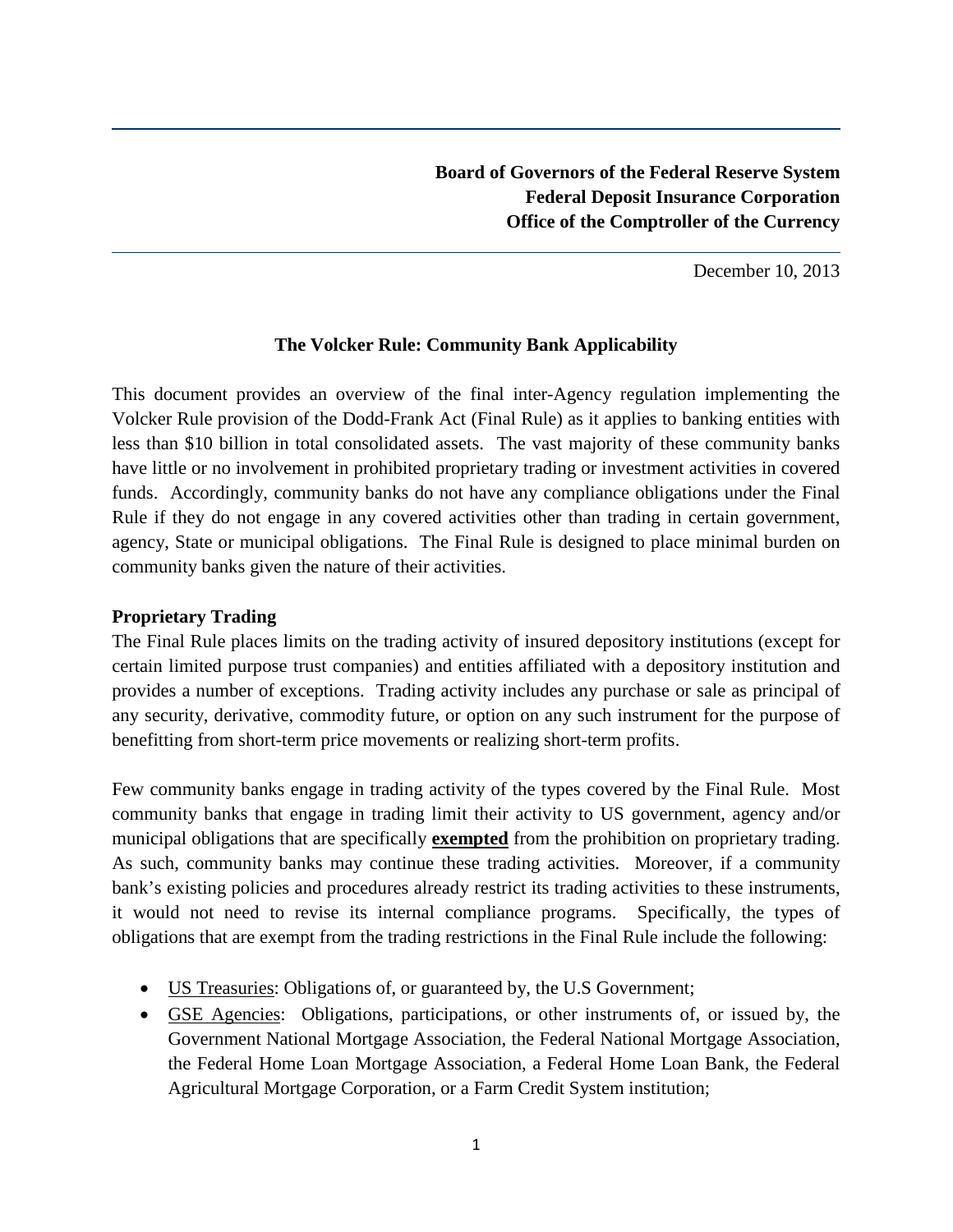- Municipals: Obligations of any State or of any political subdivision thereof (e.g., municipal obligations);
- FDIC: Obligations of the FDIC, or any entity formed by, or on behalf of, the FDIC for the purpose of facilitating the disposal of assets acquired in the FDIC's corporate, receiver, or conservator capacity.

The Final Rule also contains a number of other exceptions for trading activities, including:

- as agent, broker or custodian;
- through a deferred compensation or pension plan;
- as trustee or in a fiduciary capacity on behalf of customers;
- to satisfy a debt previously contracted;
- repurchase and securities lending agreements; and
- risk-mitigating hedging activities.

Community banks that manage their liquidity through trading activities covered by the Final Rule may need to adopt an appropriate liquidity management plan. Many community banks already comply with the Final Rule as their existing policies and procedures contain elements necessary to qualify them as *bona fide* liquidity management plans. Under the Final Rule, a *bona fide* liquidity management plan:

- specifically authorizes the particular securities;
- specifies securities are principally for the purpose of managing liquidity;
- requires securities to be highly liquid;
- does not give rise to other risks or appreciable profits as a result of short term price movements;
- is limited to an amount that is consistent with near-term funding needs; and
- includes written policies and procedures, internal controls, analysis and independent testing that are consistent with existing supervisory requirements, guidance and expectations.

## **Covered Funds**

The Final Rule prohibits a banking entity from having an ownership interest in, or certain relationships with, a hedge fund or private equity fund ("covered funds") unless an exception applies. Only a few community banks actually sponsor or invest in covered funds. A covered fund generally includes an issuer that would be an investment company under the Investment Company Act of 1940 but for two-widely used exemptions under sections  $3(c)(1)$  or  $3(c)(7)$  of that Act. These exemptions are generally available to privately offered companies whose securities are beneficially owned by 100 or fewer persons or owned exclusively by qualified purchasers.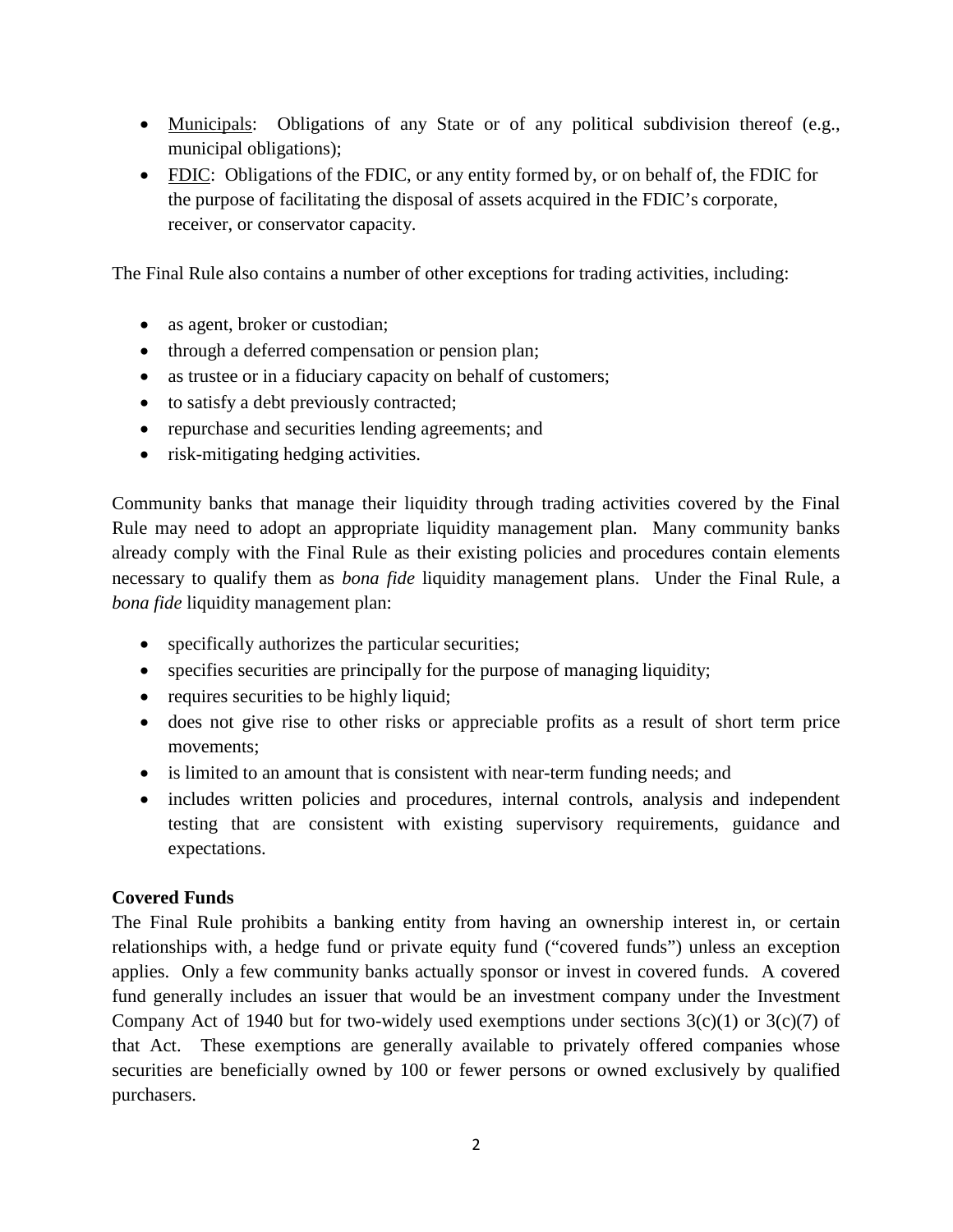The Final Rule recognizes that many of the types of entities that rely on these exemptions are not engaged in the types of investment activities typically conducted by hedge funds or private equity funds In particular, the following types of entities are not considered "covered funds" under the Final Rule:

• wholly owned subsidiaries;

 $\overline{\phantom{a}}$ 

- joint ventures and acquisition vehicles;
- foreign pension or retirement funds;
- insurance company separate accounts (including bank-owned life insurance);
- public welfare investment funds; and
- any entity formed by, or on behalf of, the FDIC for the purpose of facilitating the disposal of assets acquired in the FDIC's corporate, conservatorship, or receivership capacity.

Also exempt from the definition of a covered fund is any issuer of securities backed entirely by loans subject to certain asset restrictions. Accordingly, covered funds do not generally include securitizations such as Residential Mortgage Backed Securities (RMBS) (including GSE exposures), Commercial Mortgage Backed Securities (CMBS), auto securitizations, credit card securitizations, and commercial paper backed by conforming asset-backed commercial paper conduits. Many community banks already have policies and procedures restricting their fund investments to these types of securitizations, and therefore they would not need to take any steps to comply with the prohibition. If a community bank holds investments in asset-backed securities that do not meet all of the restrictions of the exemption, the bank will have to divest them in accordance with the conformance period in the Final Rule.

Only a small number of community banks own collateralized loan obligations  $(CLOS)^{1}$  or collateralized debt obligations (CDOs) (including CDOs backed by trust-preferred securities) that meet the definition of covered funds in the Final Rule. If a community bank did not organize and offer the particular covered fund (e.g., act as the securitizer or asset manager), the bank will have to divest in accordance with the conformance period in the Final Rule. $2$ 

<sup>&</sup>lt;sup>1</sup> Certain CLOs structures have a limited amount of underlying exposure that consists of securities and/or other non-loan assets. These CLO structures could be covered funds if the non-loan exposures are impermissible assets as described in section  $\qquad 10(c)(8)(ii)$  of the Final Rule. However, CLOs are allowed to divest of impermissible assets during the conformance period and avoid becoming a covered fund.

 $2$  If a community bank were to retain an ownership interest in a covered fund that it organized and offered, the Final Rule places a number of limitations on those ownership interests. In particular, the community bank (including all its affiliates) must limit its total interest in each covered fund to no more than 3 percent of the ownership interests issued by the covered fund, and to no more than 3 percent of the value of the entire covered fund. In addition, the aggregate of all interests the community bank (together with its affiliates) has in all covered funds may not exceed 3 percent of the community bank's tier 1 capital.